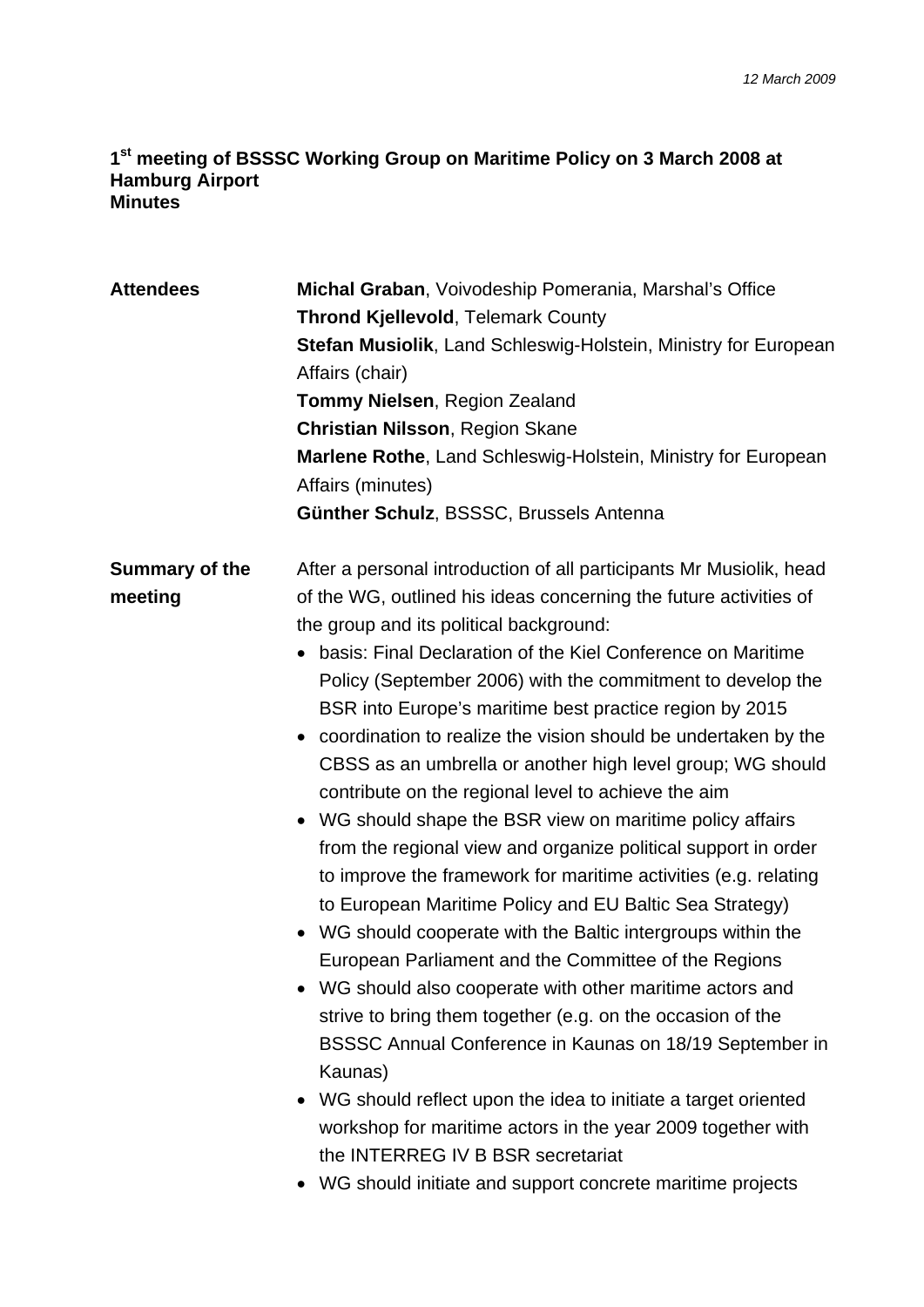(e.g. in the framework of INTERREG: Maritime Cluster BSR, Northern Maritime University, Ferry City Net, Green Ferry or Baltic Master II) and initiatives (e.g. implementation of ship-toshore electricity supply or environmentally differentiated harbour dues in the ports around the Baltic Sea, promotion of alternative fuels or measures to arise public awareness) and act as bridge builders between policy and project level

WG should communicate best practice examples.

All attendants agree with Mr Musiolik's conception of the WG and appreciate the ideas. Additional proposals:

- Tommy Nielsen advocates three main goals of measures / activities:
	- o climate protection and adaption to impacts of climate change (incl. coastal zone management) with a view to the UN climate summit at the end of 2009 in Copenhagen
	- o mitigation of environmental pollution (e.g. caused by ships)
	- o sustainable tourism
	- o WG should focus on concrete projects and think about positive messages.
- Günther Schulz proposes
	- o to use the BSSSC Annual Conference in September in Kaunas to formulate an input of the BSR to the EU Baltic Sea Strategy concerning maritime policy as contribution to the conference resolution
	- $\circ$  to perform a maritime seminar by the "Informal Baltic Sea Group" which is a group of representatives of regions and organizations of the BSR in Brussels
	- o to cooperate with the maritime actors of the regions within the BSR in order to gain an overview on maritime actors and to reflect upon a meeting with these actors once a year
- Michal Graban advocates two main topics of interest:
	- o the governance of the transition from centralized to regionalized/communalized ports
	- o need for more awareness of transport infrastructure questions and enhancement of the accessibility of ports (e.g. by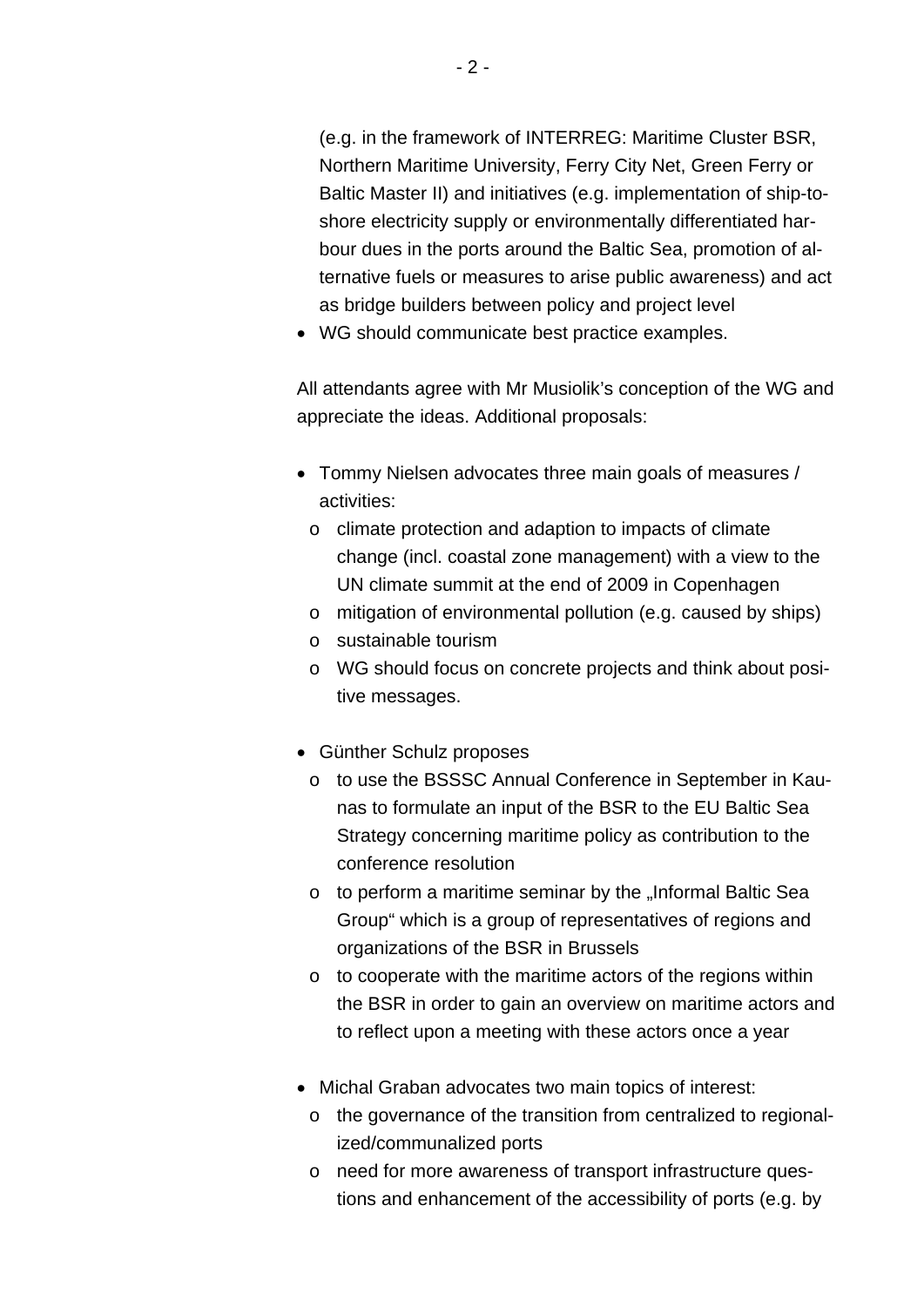improving the hinterland connections and strengthening short sea shipping)

- Christian Nilsson stresses
	- o the relevance of the climate topic, environmental matters and maritime safety
- o the necessity of common rules all around the BSR and proposes
	- o measures which provide solutions as concrete as possible in order to mitigate climate change (e.g. ecological differentiated harbour dues, fostering clean ship developments and usage)
- Thrond Kiellevold advovates
	- o PR measures in order to communicate the objectives and activities of the WG (e.g. leaflet with aims and actors)
	- o to construct a website (e.g. presentation of maritime activities in the regions with link to contact persons of the WG)
	- o to compile an idea book of maritime INTERREG projects
	- o to cooperate with the Aquamarina Group of CPMR (Conference of Peripheral Maritime Regions)

**Results** The WG is open for further participants and will primarily communicate via e-mail. Personal meetings should be connected with maritime events.

Agreed acitivities:

- 1. to produce a leaflet (form: Thrond Kjellevold, content: Marlene Rothe, financing: Günther Schulz clarifies possibilities of taking over costs by BSSSC)
- 2. to construct a website (Günther Schulz clarifies possibilities of BSSSC)
- 3. to help shaping the maritime session of the BSSSC Annual Conference 2008 (basing on the preliminary work of BSSSC proposing to include a business voice, Russia and Scandinavia) (main resp.: Günther Schulz, Schleswig-Holstein)
- 4. to help shaping the BSSSC Annual Conference 2009 (to be hosted by Denmark) by e.g. proposing a maritime INTERREG event/workshop (main resp.: to be fixed later)